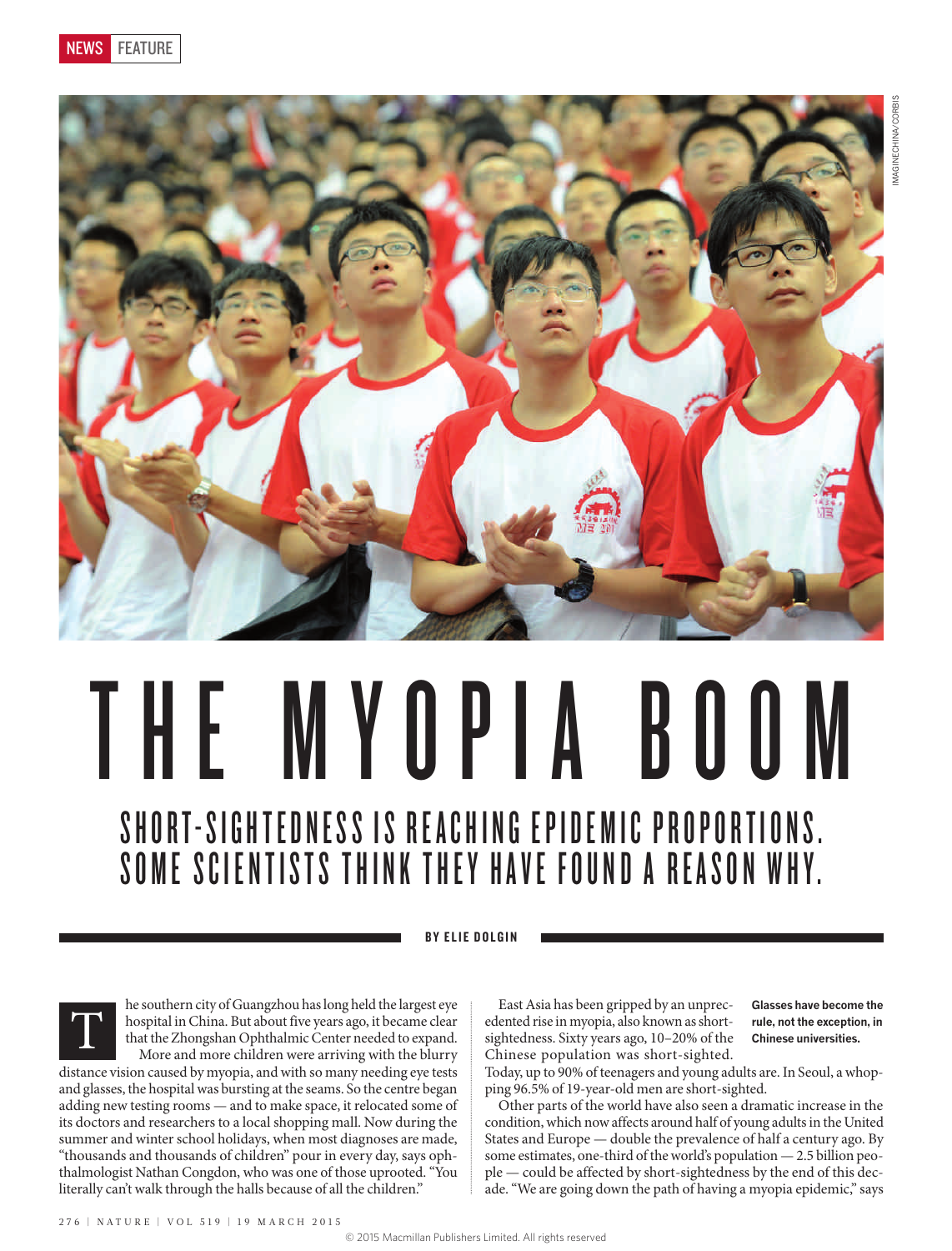Padmaja Sankaridurg, head of the myopia programme at the Brien Holden Vision Institute in Sydney, Australia.

The condition is more than an inconvenience. Glasses, contact lenses and surgery can help to correct it, but they do not address the underlying defect: a slightly elongated eyeball, which means that the lens focuses light from far objects slightly in front of the retina, rather than directly on it. In severe cases, the deformation stretches and thins the inner parts of the eye, which increases the risk of retinal detachment, cataracts, glaucoma and even blindness. Because the eye grows throughout childhood, myopia generally develops in school-age children and adolescents.

About one-fifth of university-aged people in East Asia now have this extreme form of myopia, and half of them are expected to develop irreversible vision loss.

This threat has prompted a rise in research to try to understand the causes of the disorder — and scientists are beginning to find answers. They are challenging old ideas that myopia is the domain of the bookish child and are instead coalescing around a new notion: that spending too long indoors is placing children at risk. "We're really trying to give this

message now that children need to spend more time outside," says Kathryn Rose, head of orthoptics at the University of Technology, Sydney.

## VISION QUEST

For many years, the scientific consensus held that myopia was largely down to genes. Studies in the 1960s showed that the condition was more common among genetically identical twins than non-identical ones, suggesting that susceptibility is strongly influenced by  $\text{DNA}^1$ . Gene-finding efforts have now linked more than 100 regions of the genome to short-sightedness.

But it was obvious that genes could not be the whole story. One of the clearest signs came from a 1969 study of Inuit people on the northern tip of Alaska whose lifestyle was changing<sup>2</sup>. Of adults who had grown up in isolated communities, only 2 of 131 had myopic eyes. But more than half of their children and grandchildren had the condition. Genetic changes happen too slowly to explain this rapid change — or the soaring rates in myopia that have since been documented all over the world (see 'The march of myopia'). "There must be an environmental effect that has caused the generational difference," says Seang Mei Saw, who studies the epidemiology and genetics of myopia at the National University of Singapore.

There was one obvious culprit: book work. That idea had arisen more than 400 years ago, when the German astronomer and optics expert Johannes Kepler blamed his own short-sightedness on all his study. The idea took root; by the nineteenth century, some leading ophthalmologists were recommending that pupils use headrests to prevent them from poring too closely over their books.

The modern rise in myopia mirrored a trend for children in many countries to spend more time engaged in reading, studying or — more recently — glued to computer and smartphone screens. This is particularly the case in East Asian countries, where the high value placed on educational performance is driving children to spend longer in school and on their studies. A report last year<sup>3</sup> from the Organisation for Economic Co-operation and Development showed that the average 15-year-old in Shanghai now spends 14 hours per week on homework, compared with 5 hours in the United Kingdom and 6 hours in the United States.

Researchers have consistently documented a strong association between measures of education and the prevalence of myopia. In the 1990s, for example, they found that teenage boys in Israel who attended schools known as Yeshivas (where they spent their days studying religious texts) had much higher rates of myopia than did students who spent less time at their books<sup>4</sup>. On a biological level, it seemed plausible that sustained close work could alter growth of the eyeball as it tries to accommodate the incoming light and focus close-up images squarely on the retina.

Attractive though the idea was, it did not hold up. In the early 2000s, when researchers started to look at specific behaviours, such as books read per week or hours spent reading or using a computer, none seemed to be a major contributor to myopia risk<sup>5</sup>. But another factor did. In 2007, Donald Mutti and his colleagues at the Ohio State University College of Optometry in Columbus reported the results of a study that tracked more than 500 eight- and nine-year-olds in California who started out with healthy vision<sup>6</sup>. The team examined how the children

spent their days, and "sort of as an afterthought at the time, we asked about sports and outdoorsy stuff ", says Mutti.

It was a good thing they did. After five years, one in five of the children had developed myopia, and the only environmental factor that was strongly associated with risk was time spent outdoors<sup>6</sup>. "We thought it was an odd finding," recalls Mutti, "but it just kept coming up as we did the analyses." A year later, Rose and her colleagues arrived at much the same conclusion in Australia<sup>7</sup>.

After studying more than 4,000 children at Sydney primary and secondary schools for three years, they found that children who spent less time outside were at greater risk of developing myopia.

Rose's team tried to eliminate any other explanations for this link — for example, that children outdoors were engaged in more physical activity and that this was having the beneficial effect. But time engaged in indoor sports had no such protective association; and time outdoors did, whether children had played sports, attended picnics or simply read on the beach. And children who spent more time outside were not necessarily spending less time with books, screens and close work. "We had these children who were doing both activities at very high levels and they didn't become myopic," says Rose. Close work might still have some effect, but what seemed to matter most was the eye's exposure to bright light.

## SEE THE LIGHT

Some researchers think that the data to support the link need to be more robust. Most epidemiological studies have estimated children's time outdoors from questionnaires — but Christine Wildsoet, an optometrist at the University of California, Berkeley, says that such data should be treated with caution. In a small, pilot study of wearable light sensors<sup>8</sup>, she found that people's estimates often do not match up with their actual exposure. And Ian Flitcroft, a myopia specialist at Children's University Hospital in Dublin, questions whether light is the key protective factor of being outdoors. He says that the greater viewing distances outside could affect myopia progression, too. "Light is not the only factor, and making it the explanation is a gross over-simplification of a complex process," he says.

Yet animal experiments support the idea that light is protective. Researchers first demonstrated this in chicks, a common lab model for studying vision. By fitting chicks with goggles that alter the resolution and contrast of incoming images, it is possible to induce the development of myopia while raising the birds under controlled conditions in which only light intensity is changed. In 2009, Regan Ashby, Arne Ohlendorf and Frank Schaeffel from the University of Tübingen's Institute for Ophthalmic Research in Germany showed that high illumination levels — comparable to those encountered outside — slowed the development of experimentally induced myopia in chicks by about 60% compared with normal indoor lighting conditions<sup>9</sup>. Researchers elsewhere have found similar protective effects in tree shrews and rhesus monkeys<sup>10</sup>.

But what scientists really needed was a mechanism: something to explain how bright light could prevent myopia. The leading hypothesis is that light stimulates the release of dopamine in the retina, and

" S O R T O F A S A N **AFTERTHOUGHT, WE** A SKED ABOUT SPORTS AND OUTDOORSY STUFF."